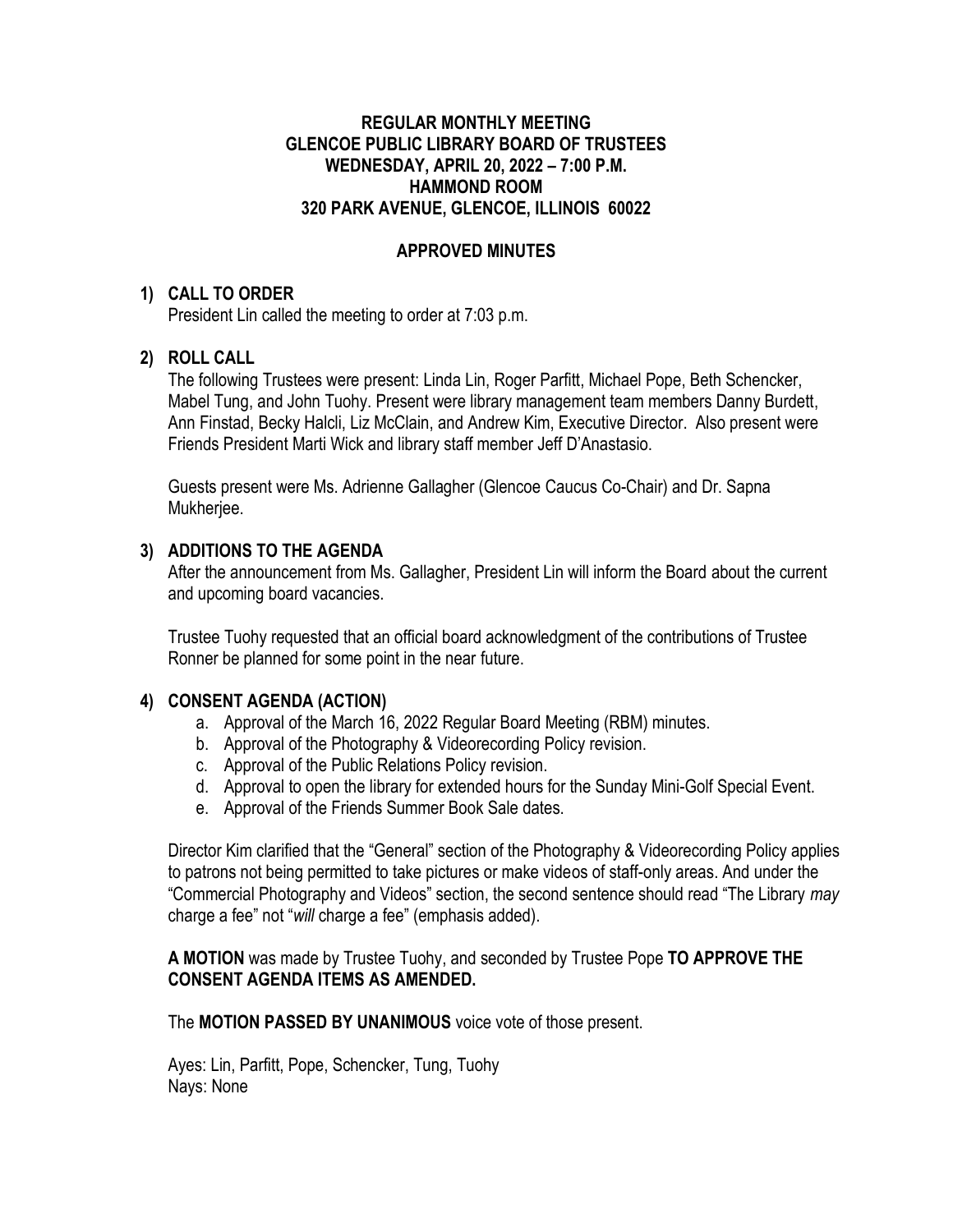## **5) ANNOUNCEMENT FROM MS. ADRIENNE GALLAGHER, GLENCOE CAUCUS CO-CHAIR**

Ms. Gallagher addressed the Board about the vacancy left by Trustee Ronner's passing. Interested candidates are being interviewed to fill the position until the 2023 election. In the lead up to the 2023 Caucus, current and new candidates will be interviewed by the committee. Candidates must be Glencoe residents for at least one year prior to applying. The deadline for consideration is August 15.

# **6) LIBRARY BOARD UPDATE FROM PRESIDENT LIN**

President Lin updated the Board on which Trustees are up for re-election in 2023: herself, Trustee Parfitt, and Trustee Tung. Additionally, the seats for the replacement of Trustees Ronner and Tuohy are on the slate. President Lin indicated her hope that a new board member will be selected for the replacement seat by the May 18 RBM. Finally, she noted that the Board had sent a gift to Trustee Ronner's family. Director Kim added that an acknowledgment of Trustee Ronner will be printed in the next issue of *Excerpts.*

### **7) PUBLIC COMMENT**

There was no public comment.

## **8) COMMUNICATIONS**

There were no comments regarding Communications.

## **9) REPRESENTATIVE OF THE FRIENDS OF THE LIBRARY**

President Wick announced that details for the June 3-7 Book Sale are being finalized. Donations of materials to the Friends will be closed on May 1, due to the large amount of books and media already gathered in the Friends work room. Donations will re-open on June 8 after the sale. The Friends' appeal for donations continues to be successful.

### **10) COMMITTEE REPORTS**

- a. Building & Grounds: There was no report.
- b. Finance Committee:

Trustee Tung reported to Board that the most significant news about March finances was the receipt of \$828,670.31 in Property tax revenue. Just over 50% of expected Property tax revenue (\$1.3 million of \$2.6 million) has already been received at the 25% Year To Date (YTD) of 2022. The Director's Office renovation and Children's Department furniture purchase were the most notable March expenditures. In all, Total Expenditures were 24.5% at the 25% YTD. Trustee Tung concluded her report by remarking on the library's transition from accountant Herbert Meierdirks to the ATA Group firm. Director Kim added that the months of May and June will overlap record keeping and reports in both Incode and QuickBooks Online to help switch fully to the ATA Group by July 1. A recent meeting with the ATA Group project lead gave a brief orientation to QuickBooks Online.

c. Marketing

There was no report.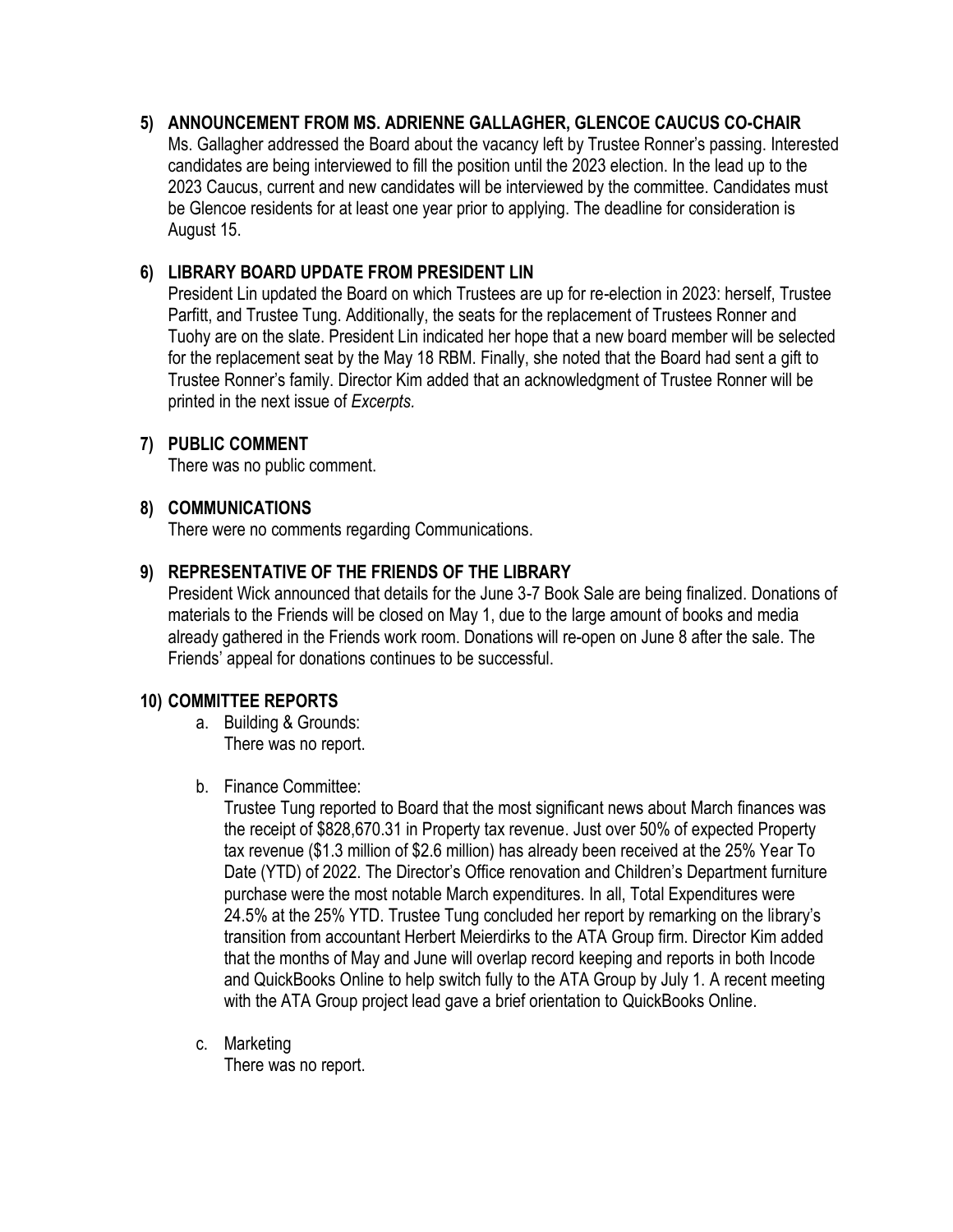- d. Plan Commission: There was no report.
- e. Planning: There was no report.
- f. Policy & Bylaws: There was no report.
- g. Sustainability Task Force (STF): President Lin referred the Board to graphs featuring the results of a community survey.
- h. Technology:

Trustee Tung reported that the dedicated fiber internet line will be activated in late May, according to the latest estimate from Comcast. The Board portal login invites were sent to current Trustees, and following the discussion at the March RBM, the site's content is entirely non-public until further notice. Trustee Tung urged the Board to give careful consideration to which content should be made public in the future.

### **11) REPORT OF THE EXECUTIVE DIRECTOR**

Director Kim presented the following updates occurring since the last RBM:

The Cooperative Computer Services (CCS) Resource Sharing Policy was unanimously approved by the Governing Board at an April 13 meeting. As a member of the CCS Bylaws & Policy Committee, Director Kim participated in finalizing the policy, which allows sharing most materials among libraries after 90 days.

Village administrators met virtually with representatives from Polco, a consulting firm that specializes in organizational planning. The immediate goal was to determine if Polco would be the right firm for the Village to partner with for its upcoming comprehensive twenty-year planning project, which the library, District 35, and the Park District will have minor roles in.

He acknowledged the five staff members who celebrated work anniversaries in March. They are Michelle Litchman (3), himself (6), Nick (8), Grace (8), and Danny (23) years.

Director Kim took a moment to honor Trustee Bruce Ronner for all of his work and devotion to the library. He expressed thanks to the staff and Trustees (both current and former) who attended the funeral on March 23, and all those who have reached out to Trustee Ronner's family. Trustee Ronner was also acknowledged at the March 30 All-Staff Meeting.

Trustee Parfitt submitted the article "Publishing Giants Are Fighting Libraries on E-Books" by Adam Berry (*Sludge* March 17, 2002) in the Board packet. The topic of how much libraries are charged for e-materials led to a wide-ranging discussion amongst Trustees and staff, with questions from Trustee Pope and points of view shared by Head of Adult Services Liz McClain and Children's Services and Public Operations Manager Ann Finstad.